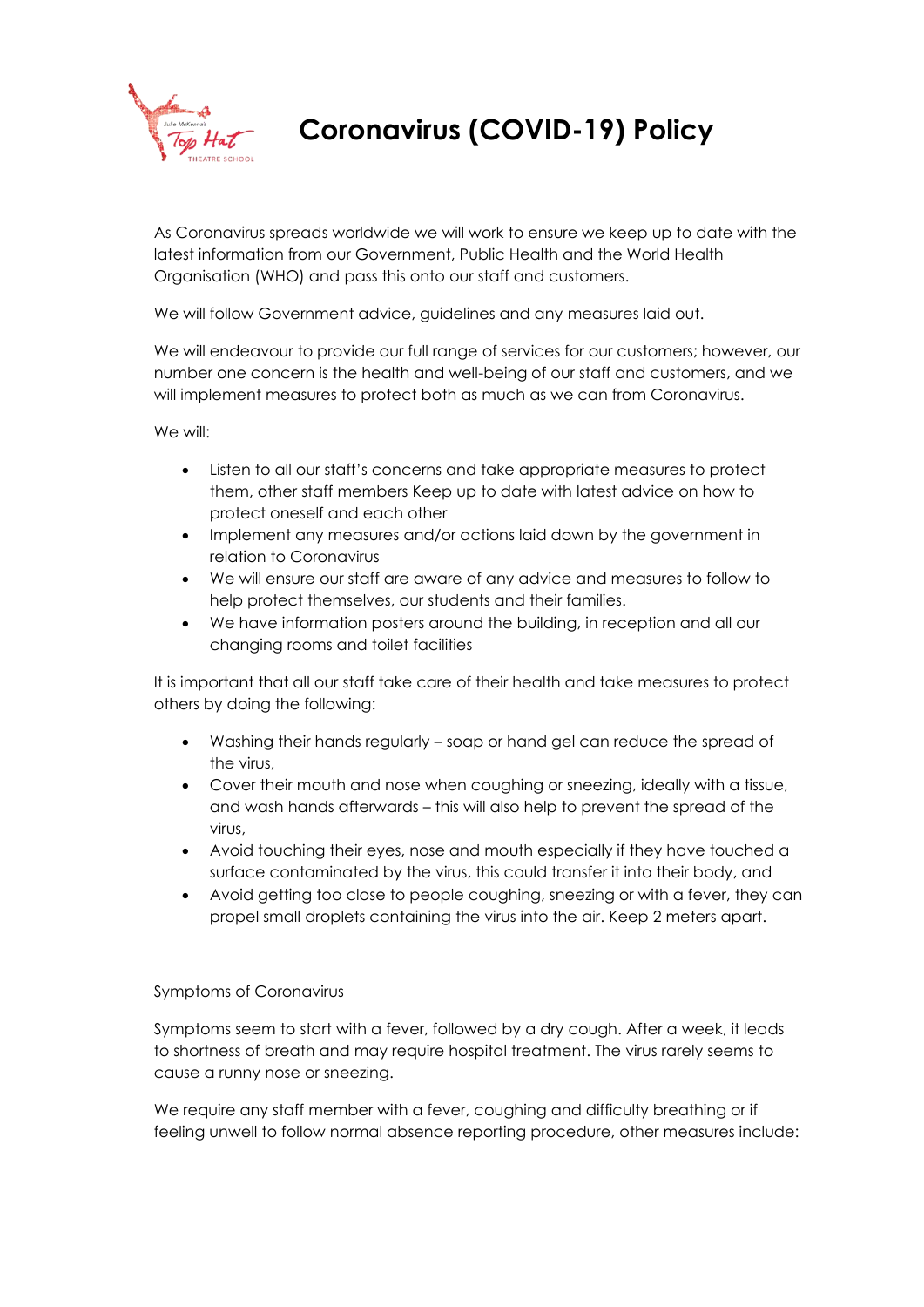- Staying at home, isolate for 2 weeks.
- Seek medical attention via telephone in the first instance
- Follow the directions of their local health authority, they will have the most up to date information on the situation in our area. Calling in advance will allow the health provider to quickly direct people to the right health facility. This will protect individuals and help prevent the spread of the virus and other infections.

## **Travel**

- Although we will not request staff cancel travel plans, we do ask that all our staff consider if any travel planned to affected areas is essential.
- We will work with each member of staff returning from an area where the Coronavirus is spreading to discuss a plan of action even if they have no symptoms. This may result in that person working from home for the recommended fourteen days.
- If an employee has recently visited (in the past fourteen days) areas where the Coronavirus is spreading, they should follow the same guidelines above.
- They should stay at home if feeling unwell, even with mild symptoms such as headache and slight runny nose, until fully recovered. Avoiding contact with others and visits to medical facilities will allow these facilities to operate more effectively and help protect them and others from possible Coronavirus and also from other viruses.

If someone becomes unwell at work

If someone becomes unwell in the workplace and has recently come back from an area affected by Coronavirus, they should:

- Move away from other people,
- Go to a room or area behind a closed door,
- Avoid touching anything,
- Cough or sneeze into a tissue and put it in a bin, or if they do not have tissues, cough and sneeze into the crook of their elbow,
- Use a separate bathroom from others, if possible,
- Use their own mobile phone to call Miss Julie, home or an ambulance if they're seriously ill or injured or their life is at risk: 999

They should tell the operator:

- Their symptoms
- Which country they've returned from in the last 14 days

If someone with Coronavirus comes to work

If someone with Coronavirus comes to work, the workplace does not necessarily have to close.

The local Public Health England (PHE) health protection team will get in contact with Top Hat to

• Discuss the case,